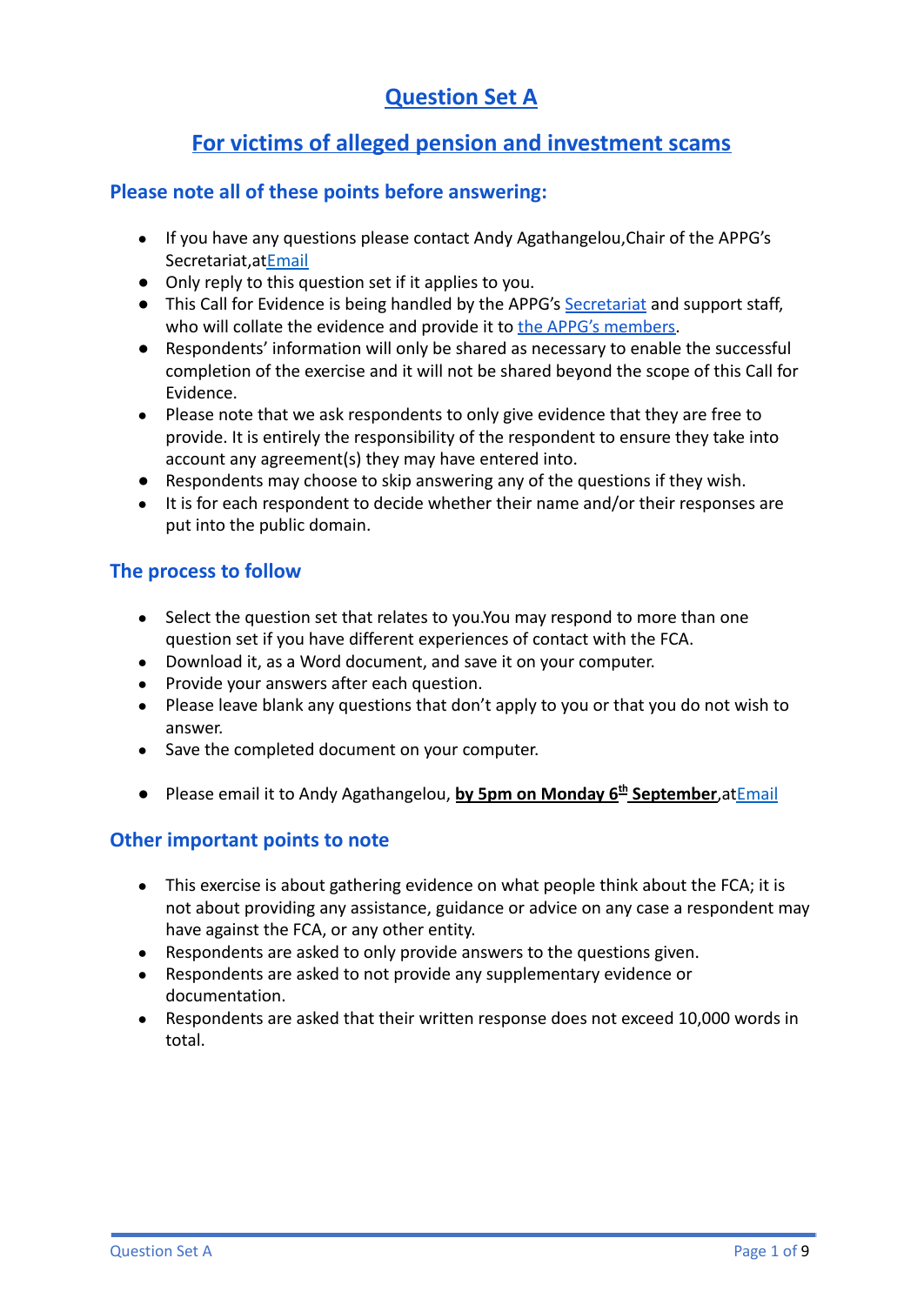# **Question Set A**

# **For victims of alleged pension and investment scams**

## **Your Details**

Name:

Sue Flood

Company/Business (if applicable):

Address including postcode:

REDACTED

Email address:

REDACTED

Mobile telephone number:

REDACTED

### **Permissions**

- o Do you give permission that your name is put into the public domain?
	- Please enter Yes or No. ... YES... but not address .....
- o Do you give permission that your response is put into the public domain?
	- Please enter Yes or No. ... YES...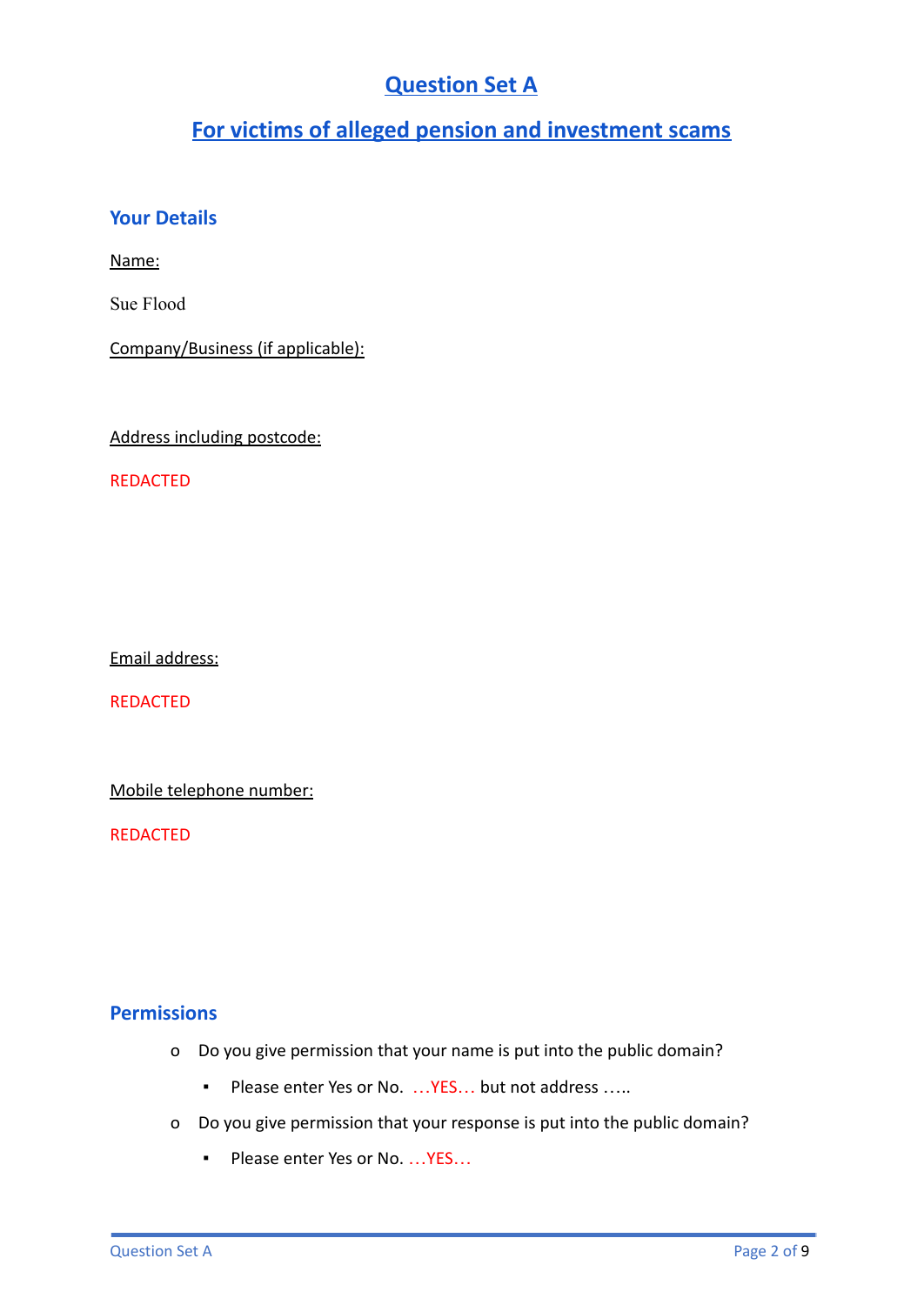## **Questions**

1. Please tell us about yourself and outline, just briefly to begin with, how you came to interact with the Financial Conduct Authority?

**My main domicile residence is in the UK (As per the Address given on the form) but I also had residency in Spain. Whilst in Spain in 2011, I saw advertised a well-known UK FSA/FCA authorised regulated entity offering Financial Planning Advice.**

**The FSA/FCA Regulated firm was AES International and the individual employed by them with whom represented them to provide the financial planning advice was Paul Clarke who held himself out to be a Dual Qualified FSA /FCA authorised advisor with European Pass-porting rights.**

**At that time, I did look on the FSA/FCA web site to check that AES International were on the register and were authorised to provide this service to consumers. The FSA/FCA website gave no warnings/guidance to consumers to suggest that if dealing with AES International they needed to consider jurisdictional issues or any other issues of concern.**

#### 2. What did you invest in; and when; and what went wrong?

**The advice received from Paul Clarke of AES International was to move my pension monies from the BBC Final Salary Scheme to another UK Pension Scheme registered with HMRC and The Pensions Regulator that would provide a better rate of return.**

**Paul Clarke of AES International explained that I would be able to qualify for a tax free cash lump sum of money as part of the transfer from the Final Salary into the proposed Pension Scheme.**

**At no time did Paul Clarke when providing his advice indicate that by following his advice there would be any jurisdictional issues or that I would be in contravention of any HMRC tax regulations.**

**On confirming we wish to proceed with the transfer as advised by him, I started to have misgivings about going ahead with the transaction and I tried to raise these concerns with Paul Clarke to obtain clarification and hopefully reassurance that my concerns were not valid. Instead, Paul Clarke fobbed me off and suggested I raise a complaint with AES International's Head Office which I duly tried to do.**

**On getting no satisfaction from AES International Head Office, I immediately contacted a lawyer in both Spain and in the UK to explain I needed urgent**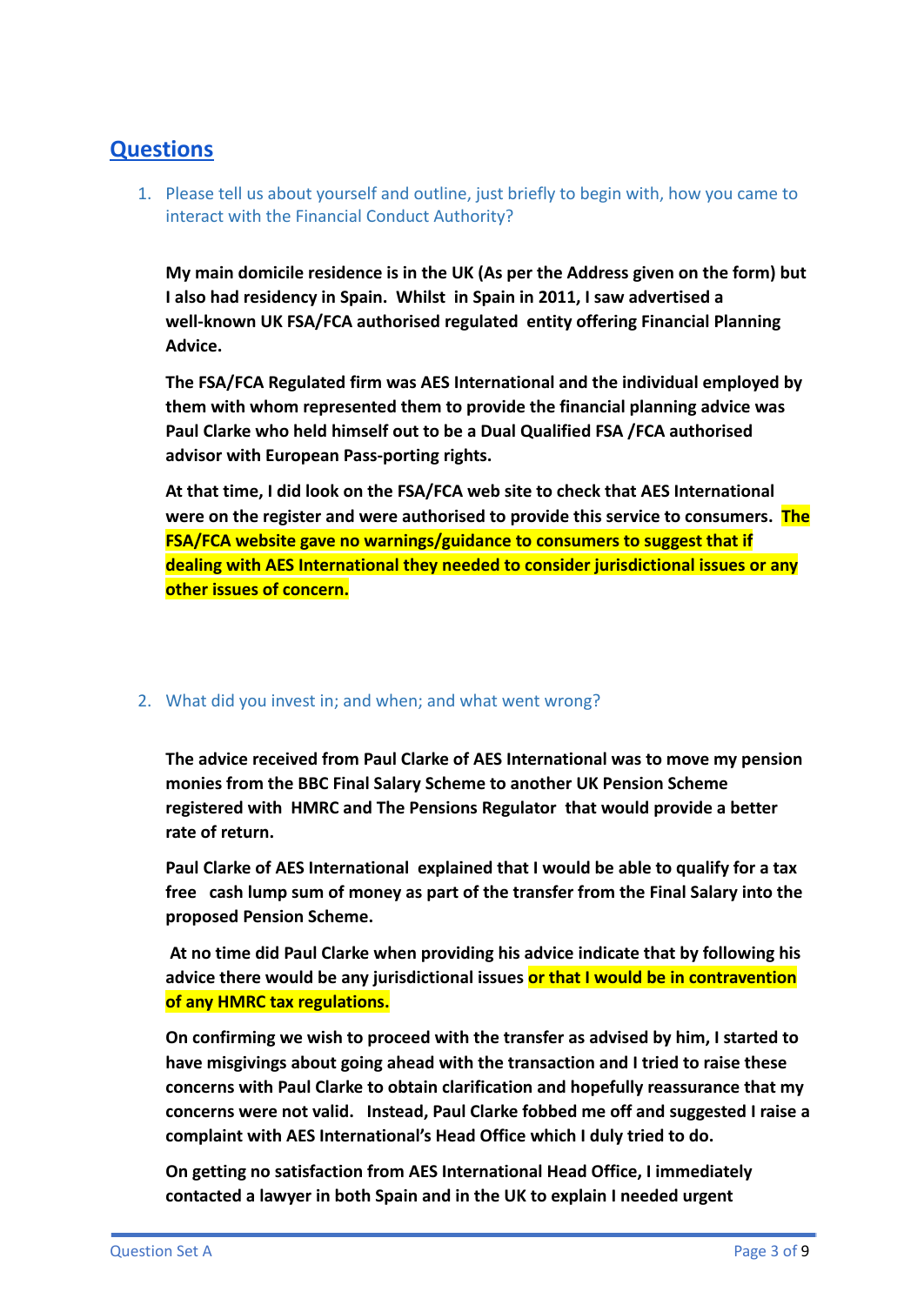**assistance to stop the transfer of funds from my BBC Final Salary Scheme and if too late, to get them to take action to request the receiving new pension scheme to return my pension monies immediately to the BBC. I and my lawyer also tried to contact the UK administrative firm directly who were acting on behalf of the Trustees of the receiving Pension Scheme to return the monies. This contact and request was made prior to the appointment of Dalriada Trustees by the Pension Regulator on the 31st May 2011. The monies were not returned. I found out eventually through Dalriada Trustees and my own investigations, that my pension monies were 'invested' in unregulated entities and used to pay huge commissions and fees to advisers and third parties, all of which was not under my control. The registered pension scheme turned out to be a Defined Contribution Scheme (registered with HMRC and The Pensions Regulator) which meant that whilst monies would have gone into a 'trust account' controlled by the 'trustees', it was not a segregated pension fund but to be treated as a Common Trust.**

3. If you're happy to mention it, how much money did you invest, and how much of that money do you have left?

**My Final Salary Pension Transfer from the BBC was £130 k which was sent to the New UK Pension Trustees Lancaster Pension Scheme, which was registered with both HMRC and the Pension Regulator. Currently Dalriada Trustees are unable to inform me how much, if any is left after 11 years of trying to track where the monies went, the cost of their legal wranglings with the various entities (both UK and overseas) in order to lay claim to have my pension monies and that of other victims returned. I did not invest my pension as I believe it was put into a common Trust**

4. What was supposed to happen, and what actually happened, as far as you know?

**The purpose of wishing to get professional qualified financial planning advice, was to ensure that my pension monies was in the right place and if not, where should I consider moving my pension pot in order to earn a better return. Ultimately, Paul Clarke advised me to transfer into the new UK Registered Lancaster Scheme. The BBC transferred my pension monies from my Final Salary Scheme to the Lancaster Pension Scheme and I have been informed by Dalriada Trustees and through my own investigations that my pension monies along with hundreds of other victims pension monies went into paying exorbitant commissions, fees, the purchase of a fraudulent valued piece of land in Cyprus and many other unregulated investments.**

5. What, if anything, do you believe the FCA could have done that may have prevented you from allegedly being scammed in the first place?

**FCA should have provided clear guidance for Consumers for whom they are in existence to protect, on their website to state what jurisdictional issues there may be when instructing entities authorised by them who purport to be operating out of the UK and other EU countries. These are entities that were advertising both in the**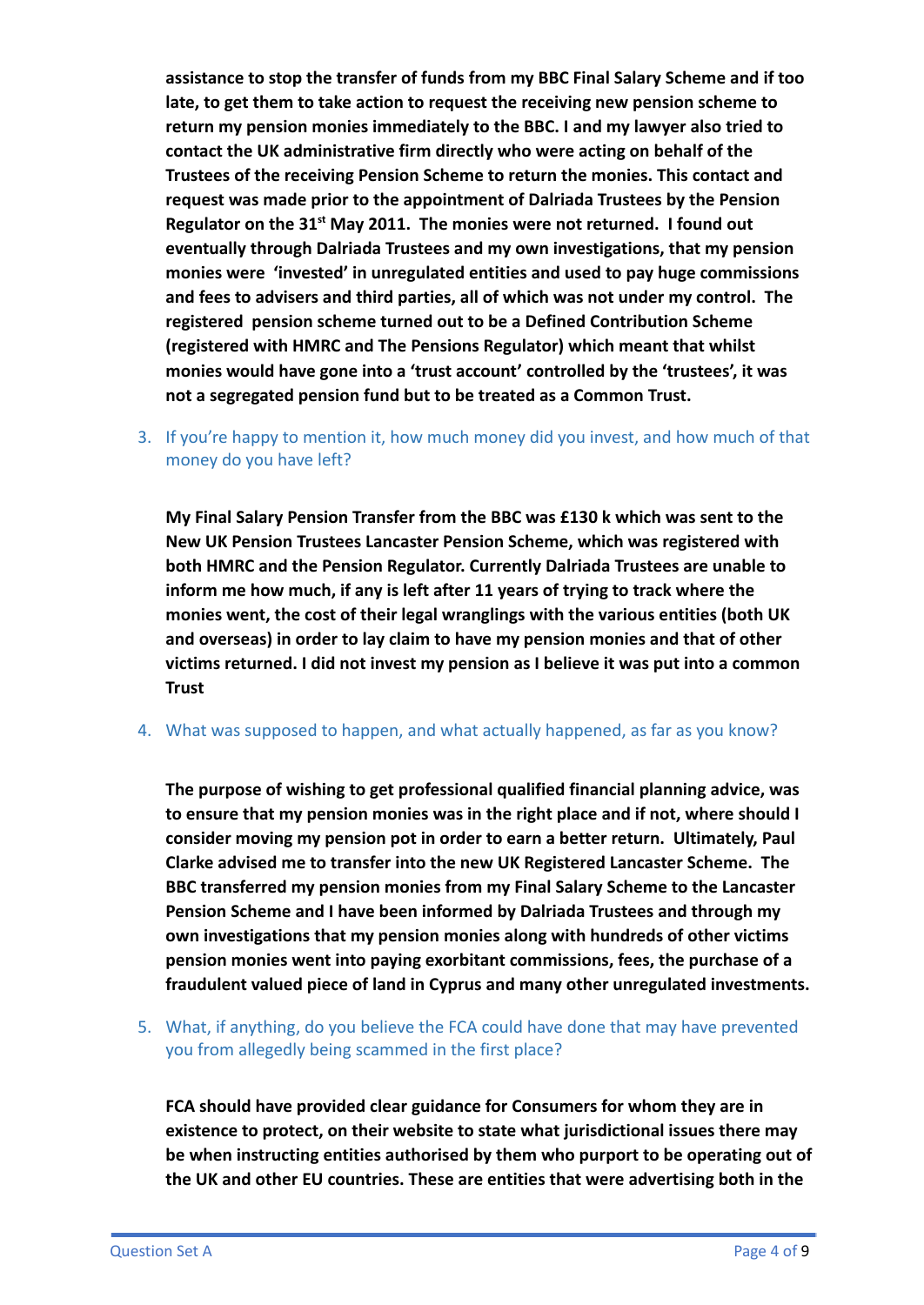**UK and abroad openly about the services they could provide Consumers whilst under the banner/protection of the FCA**

**To date having interacted with the FCA and asked for links to the guidelines that existed from 2010 to now they were unable to provide the links that demonstrated/explained to Consumers what they needed to consider and be aware of before instructing a financial adviser authorised by them that operated in the UK and abroad, so that the Consumer understood that they may not necessarily be covered by the FCA financial protection Scheme should anything go wrong when dealing with one of their regulated dual passporting firms.**

#### 6. What interaction have you had with the FCA about what happened?

**In 2011 having instructed a lawyer who recommended I contact the FSA/FCA, about the time Dalriada was appointed on the 31st May 2011, I contacted the FSA/FCA hotline to explain what had happened as above .**

**Having provided the FSA/FCA Hotline with the information they asked for I waited to hear back as to what action they might take, however I did not hear from the FSA/FCA again!**

**In 2019 after no regulatory action appeared to have been taken by any of the regulatory bodies including the FSA/FCA, I started working with TTF (Transparency Task Force) which included Margaret Snowdon OBE. We attended a meeting with Wayne Laramee at the FCA Offices who stated that they would look into my Pension Transfer that happened in 2011 .**

**What followed was an investigation team came to my home and conducted a four-hour interview with myself and others, including an NHS Nurse victim whose monies had gone into the same scam scheme as mine. The investigation team whilst at my home also went through all of our paperwork and took copies of mine and the NHS VICTIM. Following the visit the investigation team requested that I continue to provide them information to a named contact person at the FCA which I continued to do for two years.**

**During this two year period , 2019 to date, we have not had any communication from the investigation team to explain what has been done with all of the information I and others provided. A lot of time and effort by me and other went in to provide this to the FCA Investigation team which I found difficult and very stressful as I was reliving what happened to me in 2011 and at no time during this period or pre 2019, was I ever offered victim support.**

#### 7. How well or badly do you think the FCA have performed in your case?

**I believe the FSA /FCA have failed abysmally towards myself as a consumer by not providing clear guidance that could be easily understood by those who do not deal on a daily basis with financial advisors and the governing regulations / legislation which is what now appears to be extremely complex . That is why consumers like**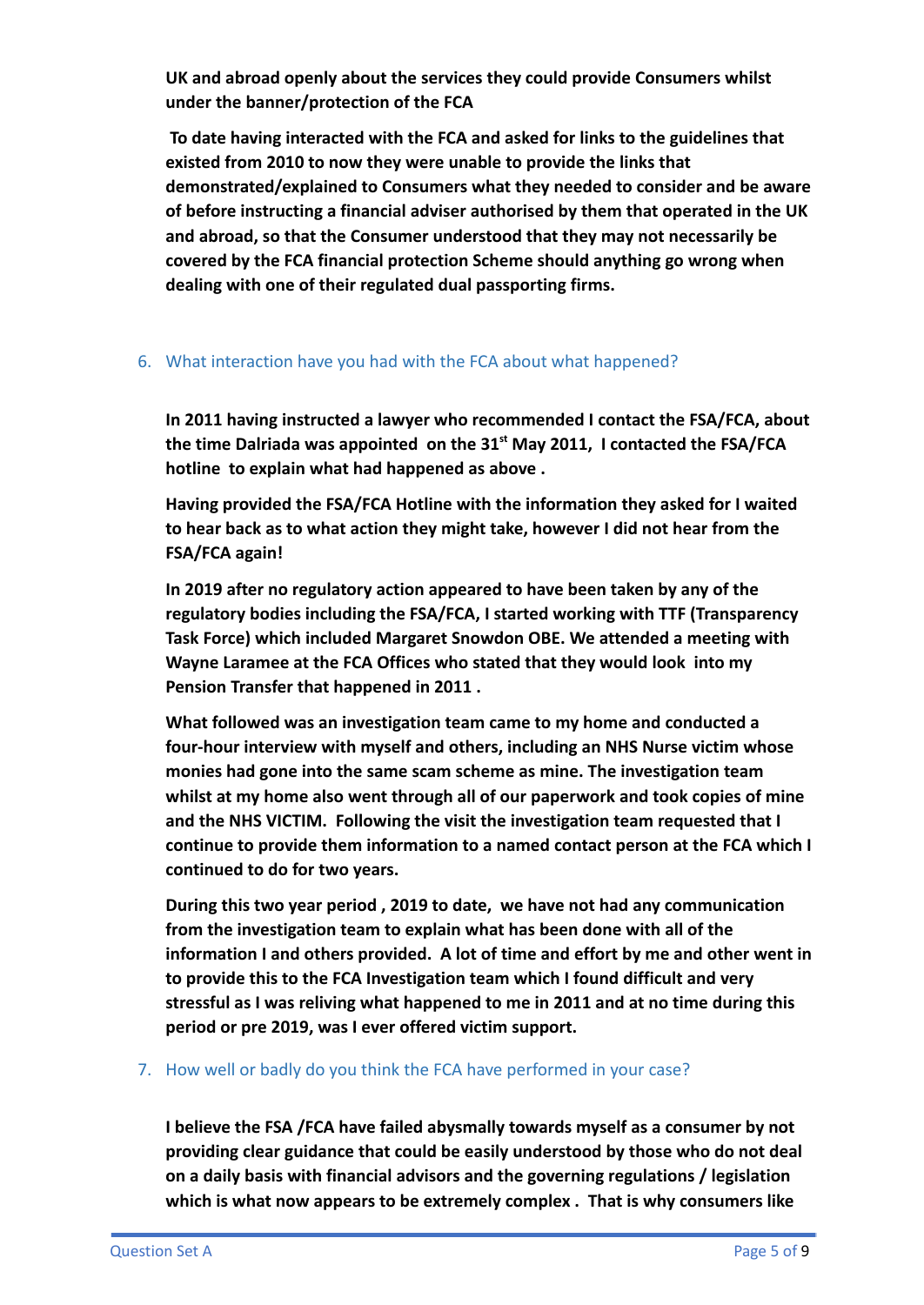**myself, seek professional regulated advice for help which we pay for, in this instance our life savings!**

8. What do you believe the FCA could have done better once they were aware that there was a problem?

**Fundamentally the FSA/FCA I believe that they have demonstrated over the years that they are incapable of taking the appropriate regulatory action due to their complete lack of understanding as to what the actual problem was that was happening to me and hundreds/thousands of other consumers who ended up beeing scam victims.**

**Victims like myself and others, along with regulated bodies, eg the Pension Regulator tried in 2011 to 2013 to explain to the FSA/FCA what the issues where in respect of AES International and some of the Master Minds behind the transfer of Pension monies e.g. Stephen Ward and Premier Pension Transfer UK.**

9. What would you say about the FCA's effectiveness and timeliness in taking action to protect consumers?

**From 2011 following my contact and others, the FSA/FCA have taken no action to obtain redress for the loss of our pension monies, stop the guilty parties from continuing to operate and earn vast sums of money duping Consumers under the noses of the FSA/FCA. Therefore I conclude that the FSA/FCA are completely ineffective in the role as a regulator and have failed miserably. You have only to read the papers documenting all the FCA's regulatory failures on LCF and Greensill!**

**As they have not used any powers to address the issues mentioned above or provide any form of redress for myself or other victims, I am unable to comment further as to whether they have the necessary powers to carry out their function as legisted.**

10. How helpful has the FCA been to you and others affected in securing redress from the alleged guilty parties, and in prosecuting or banning them so they can't do it again?

**The FSA/FCA have done nothing and those guilty parties have continued to operate since 2011**

11. What are your thoughts on whether the FCA lacks the powers that it needs; or conversely, that it doesn't make good use of the powers it already has?

**As they have not used any powers to address the issues mentioned above or provide any form of redress for myself or other victims, I am unable to comment further as to whether they have the necessary powers to carry out their function as legisted.**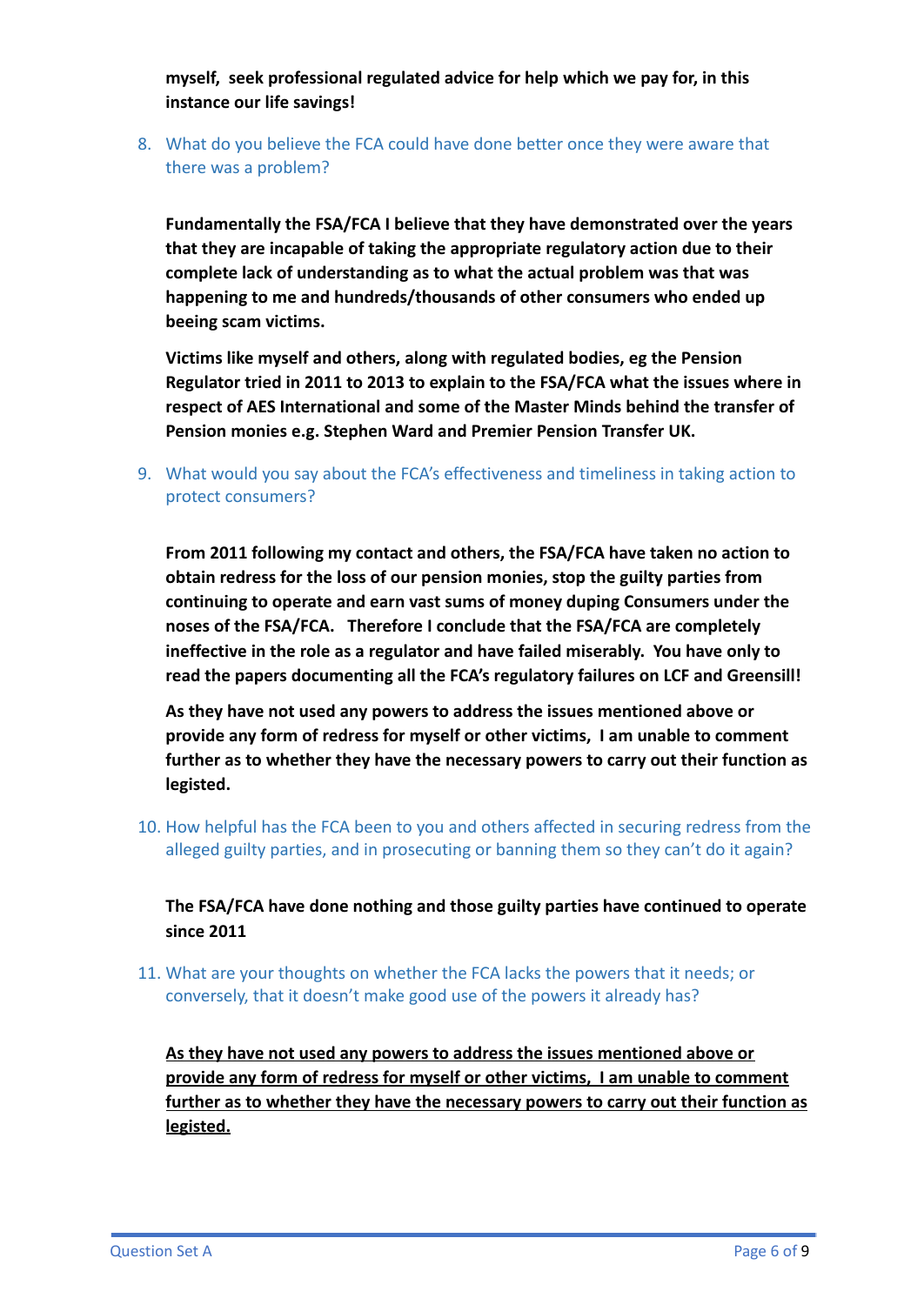#### 12. In general terms, how would you describe what it's been like dealing with the FCA?

**Extremely stressful and disappointing from a victims perspective, as they have failed to grasp since 2011 what were the issues and that as a victim of financial fraud I needed support. The contact with the FCA has generally been one way in that they ask for information ( which is very time consuming) and then they leave you in a 'black hole' never to return and shed a light on what is actually being done by the FCA if anything. For someone who has been victimized and has lost their pension pot and now faces financial ruin and is therefore extremely vulnerable, I feel the FCA just do not provide support needed for dealing with consumers who report problems of this nature . They have effectively failed miserably they very people they were created to protect.**

#### 13. What is your perception of the culture of the FCA, and what do you think about it?

**At both Board and senior management level at the FSA/FCA it appears to be a 'evolving door and a boy's club'. Below these levels, it seems that the operation staff are struggling to carry out their regulated functions as there is no clear effective leadership and sense of direction on how to apply their regulatory mandate.**

The FCA needs more independent people on the Board and at senior management level to ensure there is no conflict as mentioned above..

#### 14. What do you think about the possibility of conflict-of-interest issues at the FCA?

**The FCA needs more independent people on the Board and at senior management level to ensure there is no conflict as mentioned above..**

15. Have you ever complained officially about the FCA; if so to whom? What happened, and how do you feel about what happened? What feedback, if any, have you had about your complaint? How helpful was the feedback? How long has it taken for your complaint to be processed?

**You must be joking! Given that it has taken me so many years for me to get the FCA to recently consider that they may have made an error and that they need investigate and review the information following a meeting in 2019 (nearly 8yrs plus from when I first approached them), making complaints about/to them was a nonstarter.**

**I have had more success with other regulated/parliamentary members in power in recent years who realise that many victims have been scammed. The effort and sheer exhaustion to finally get the MPS on board has been monumental. I have very little faith that had I made a complaint it would have registered with anyone that would have considered taking up the issue.**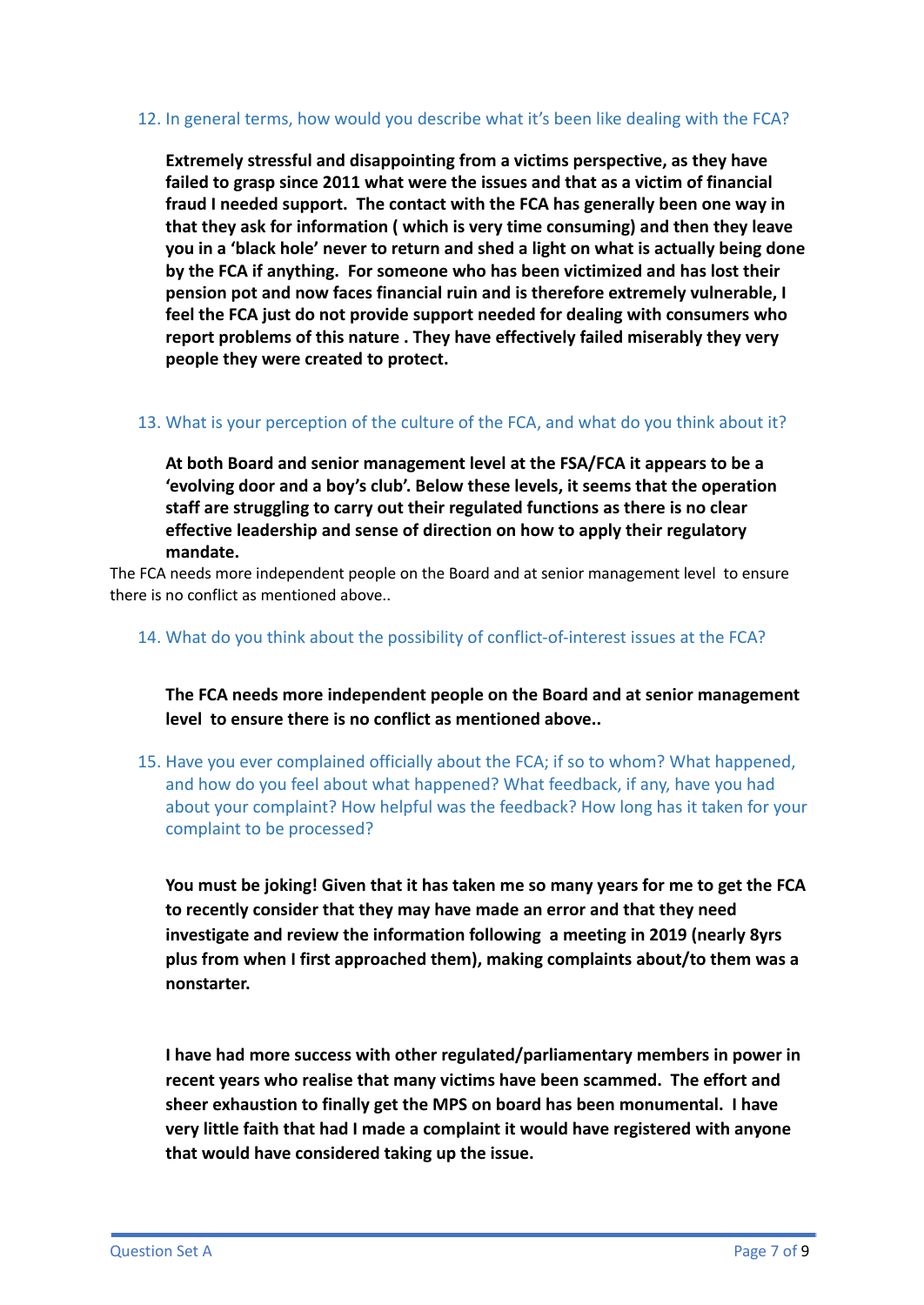16. Overall, what have been the consequences to you (and if relevant to your family) as a result of what happened?

**In 2011 following the realization that all of my pension monies may have been completely lost, I suffered a mental breakdown and the damage to my family can never be repaid. As described above, I approached the FSA/FCA in 2011 to try and get support/redress given the financial consequences of the pension scam I had suffered which were (and still are t no time did the FSA/FCA provide/refer me and/or others to a VICTIM support.**

17. If you could change three things about the FCA, what would they be?

**As mentioned in 13 and 14 above there needs to be a drastic change within the culture and day to day operation of how the FCA conducts itself, until this happens consumers like myself will be failed and all trust in the FCA as a consumer will cease to exist! The FCA failure to regulate and act swiftly has been clearly documented none more explicitly than in the findings of recent independent reviews e.g. LCF and others.**

- 18. What positives are there about the FCA that you would like to comment on? **When contact is made eg via Customer Services or a direct contact they are always polite.**
- 19. Do you believe there should be spot checks by the FCA on regulated and/or unregulated entities, perhaps similar to the spot-checks by VAT inspectors?

**It's my understanding that it has always been part of the FCA's function to carry out spot checks on all registered regulated entities and unregulated entities, hence why they have an authorised business unit and an unauthorised business units that exists.**

20. The FCA is undertaking a Transformation Project. Do you have any comments to make about that?

**Given my comments above, they only additional suggestion is to disband the FCA and start again. If fundamental lessons are not learnt, the spending millions to restart is likely to be a waste of money and not provide Consumers with the much needed trust in a regulator who has teeth to regulate and protect them.**

21. Are there any other comments that you would like to make?

**For a Regulator who purports to exist to protect the consumer they have no real understanding of consumer needs and those of victims, it's a shame they do not realise just how much they have facilitated crime and allowed it to flourish, they also act like the secret service instead of a consumer led facility**